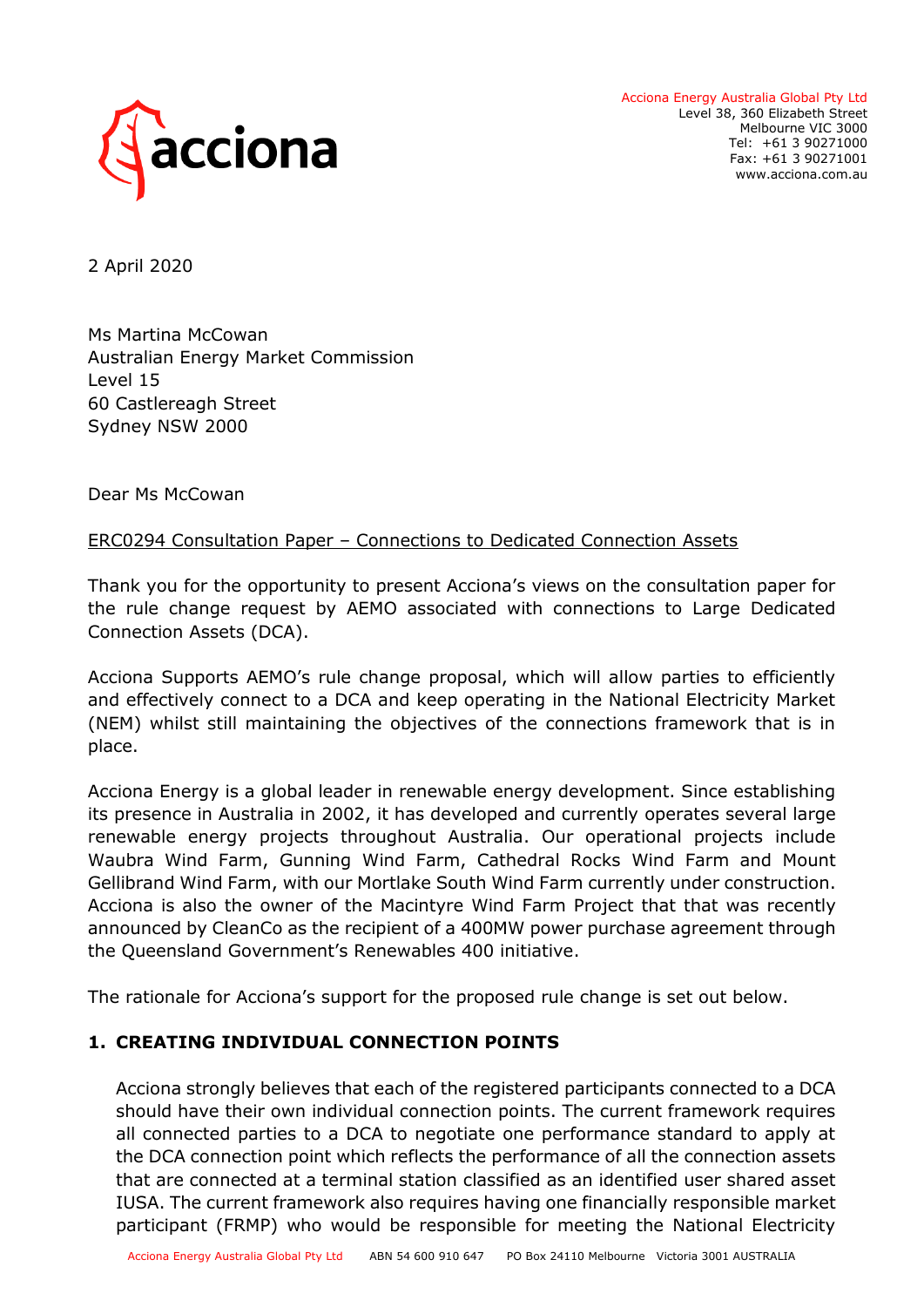Rules (NER) requirements. Where there are multiple parties connected through a DCA who have separate ownership structures, are independent of each other and who want to be independently responsible for market participation, the above concept does not work. The proposed rule change will allow multiple FRMPs to be registered at their individual connection points and metering and settlements associated with participating in the NEM would also be separated.

Under the current process, as there can only be one FRMP between all parties that are connected to a single DCA connection point, every time a new party is to be connected to the DCA, the already agreed performance standards would need to be re-opened and potentially re-negotiated. This can create significant delays as well as result in potential losses in revenue whilst the generator performance standards (GPS) are renegotiated, which is far from ideal.

The current *Rules* also lead to the point of control of the generator to be at the generator's connecting point to the DCA, whereas the GPS is registered at the connecting point of the DCA to the transmission system. Due to this, the operation and compliance management of a generator after it is commissioned can be extremely difficult. The proposed rule change will eliminate this unnecessary burden.

## **2. NEGOTIATION AND ENFORCEMENT OF PERFORMANCE STANDARDS**

The current provisions make it extremely difficult to manage the performance standards where multiple parties are connected to the same DCA (e.g. S5.2.5.1, S5.2.5.2, S5.2.5.3, S5.2.5.5, S5.2.5.11 and S5.2.5.13 contained in Chapter 5 of the NER). The proposed rule change will allow the Network Service Provider (NSP)/AEMO to assess the performance of each registered participant individually. In the event there is a non-conformance related to the performance standards, the NSP/AEMO would be able to identify and isolate the party that is non-compliant rather than isolating the entre DCA network along with every party that is connected to it. This in turn significantly reduces the financial implications that multiple generators have to face due to a disconnection or a constraint imposed by AEMO because of a single generator's non-conformance. Under the current framework, in some cases where multiple generators are connected to the same DCA, it could take a considerable amount of time (could be weeks to months) for a non-conforming generator to be identified and a solution to fix the issue to be proposed. It is unfair to force multiple connecting parties to be accountable and to be offline or to be constrained due to a fault of another generator for such a significant period of time. In addition, if a significant investigation of a non-conformance fails to identify an individual generator who is responsible and the solution requires installation of an additional equipment such as ancillary services equipment, the situation can become even more complicated as there could be lengthy delays in identifying which party is responsible for the additional costs. This eventually can become an issue for the secure operation of the power system. The proposed changes to the Rules would allow individual performance standards to be allocated to each of the parties that are connected, and the agreed performance standards would not need to be renegotiated every time a new party wants to connect to the DCA.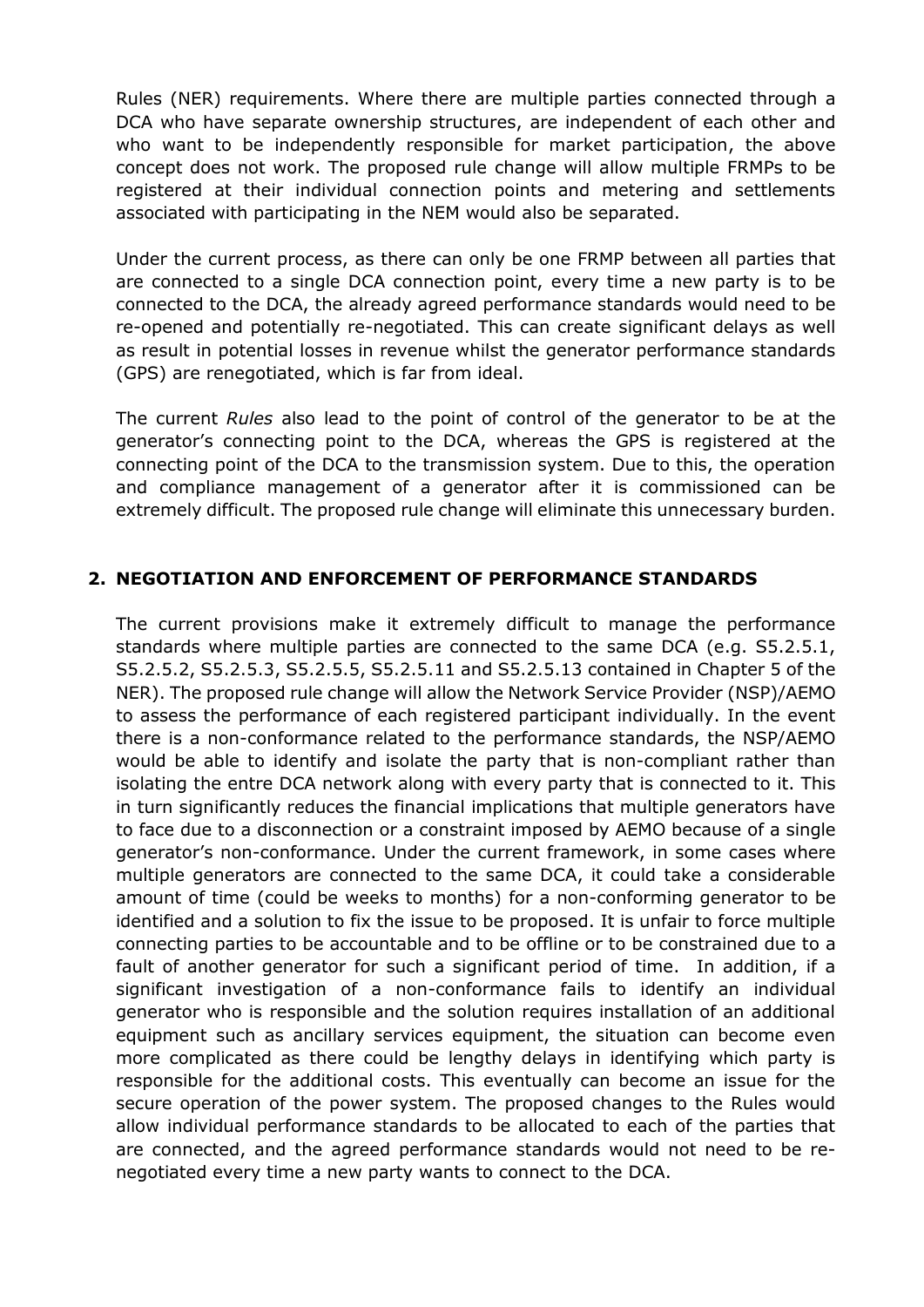# **3. TRANSMISSION LOSSES**

The proposed rule change will allow for individual loss factors to be allocated to each of the connecting parties. This provides greater clarity on Marginal Loss Factors (MLF) rather than having one MLF for all the parties who are connected at the same IUSA.

AEMO publishes MLFs on a yearly basis for every connection point. Therefore, the derivation of the MLFs at the connection point of the DCA would be reasonably straight forward as the current methodologies can be extended to the new point of connections under the proposed rule change. Furthermore, the calculations and estimations used in electrical losses are still applicable down to individual downsteam DCA connection points. Having individual MLFs means the generators will be able to predict their revenues more accurately which will be an added benefit because of the increased certainty this will provide.

## **4. ACCESS FRAMEWORK**

Irrespective of the rule change, an access policy approved by the Australian Energy Regulator will need to be in place for large DCAs. The rule change will make the access policy clearer and encourage multiple parties to connect to existing DCAs whilst allowing the cost of the connection to be shared between the connecting/connected parties. By sharing connection costs, individual connection cost would significantly drop and will in turn reduce the levelised cost of energy (LCOE). This is an added advantage and can encourage more investments in the renewable energy industry, thereby supporting the National Energy Objective (NEO).

## **5. TRANSITIONAL PROVISIONS AND OTHER ISSUES**

Acciona is of the view that clear transitional provisions are needed to be in place and existing DCA connections may need to be preserved to allow parties to move to the new framework where all parties that are currently connected to DCAs agree to the change.

With regards to future connections, there should be provisions put in place to allow participants who have submitted connection applications under the current arrangements to be able to be assessed under the new rules if they choose to do so. In the event that a proponent has been allocated a certain position in a connection queue by a NSP (due to large number of proponents wanting to connect to the NEM etc.), and the proponent is required or chooses to be assessed under the new rules, it is important that the NSP is required to maintain the original position in the connection queue for that proponent.